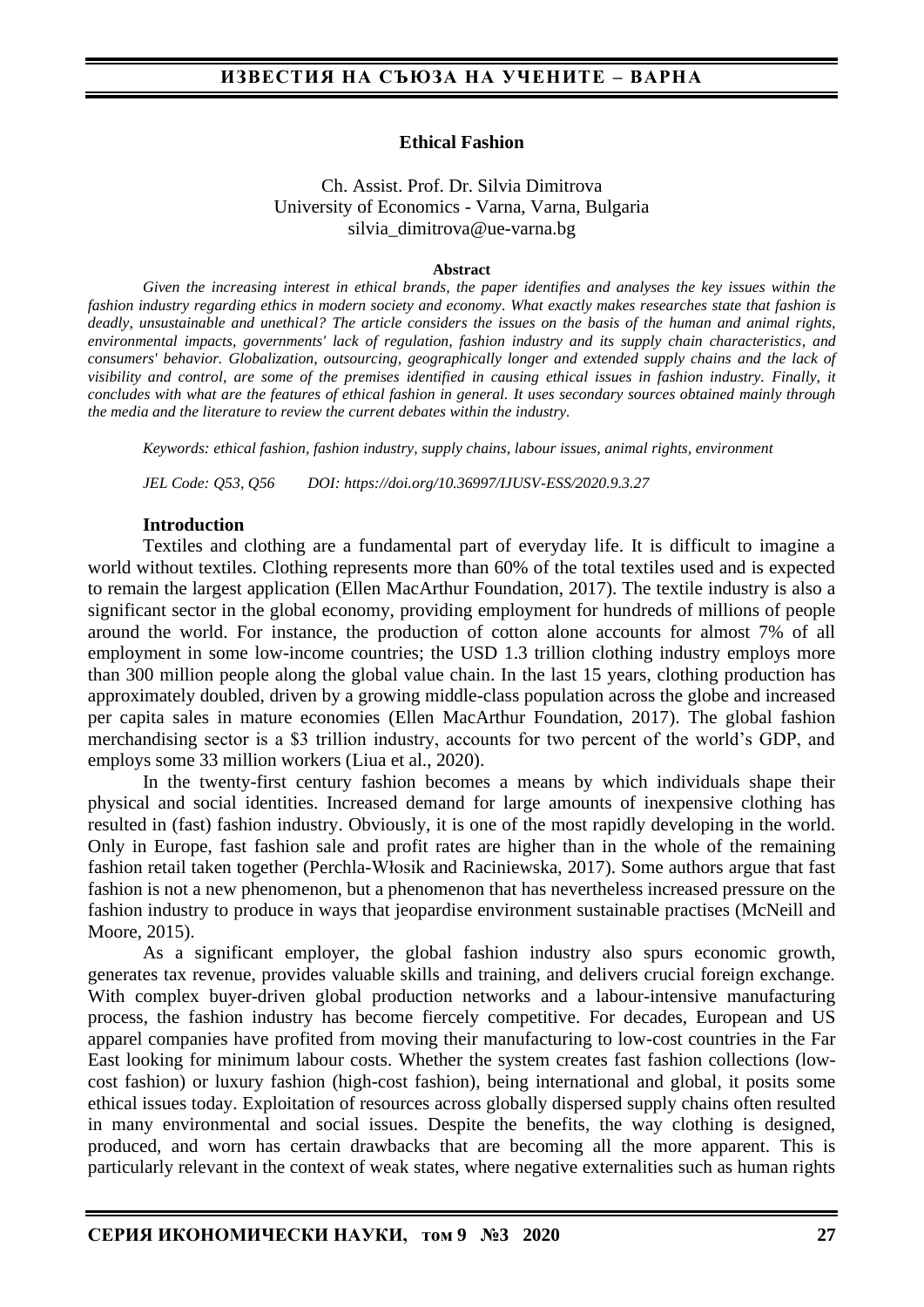abuses, poor working conditions and low pay levels are often found. It is also the one that encourages purchasing and possessing garments in large numbers and changing, or disposing of them, quickly (Perchla-Włosik and Raciniewska, 2017).

The manufacturing of clothing includes many steps and processes that not only harm the environment, but also the people who make the garments and those who wear them. The social costs involved in the production of (fast) fashion include damages to the environment, human health, and human rights at each step along the production chain (Bick et al, 2018). The production steps include material production, garment manufacturing, transportation/distribution, consumer education, and retailing (Garcia-Torres et al., 2017).

The first anti-fur campaigns appeared in the 1980s. In 1984, when the Bhopal disaster killed thousands in India, the world heard for the first time about the sweatshop practices, unsafe working conditions, poor wages, unreasonable hours, physical and mental abuses by supervisors in factories and mines in Asia. Ever since then, numerous scandals surfaced and public concern regarding labour conditions under which garments and shoes are made has increased considerably. Brands like Gap and Nike have been scrutinized in the past decades for their ethical failures due to their use of sweatshop labour and various environmental offenses. Apparel companies became progressively more concerned about the negative exposure that they could face with a limited supply chain transparency. Recently, the Rana palace incident placed the fashion industry again under increasing public scrutiny and fashion companies felt the urgency of bridging the gap between economic sustainability and social and environmental performance in their operations (Arrigo, 2020). Criticisms over the global fashion industry intensified over time and it has evidenced the social and environmental implications of fast production cycles concomitant with overuse of resources, waste generation, environmental pollution and unethical labour conditions. It appears that the fashion industry, while endowed with enormous potential and responsibility related to the development of countries participating in its complex supply chains, is also associated with high-risk activities along social and environmental dimensions. As socioenvironmental issues became more prominent and companies became a target for public accusations, people started to pay increasing attention to the stories behind particular t-shirts, dresses or pairs of trousers.

Hereafter, ethical approach entered as a vital aspect of fashion management and as a result ethical fashion has begun to enter the debate of fashion's place in society. Growing consumer awareness regarding the impacts of fashion products has led to create a new marketplace for ethical products. According to reports, ethically made apparel only contribute to 1 per cent of the one trillion global fashion industry (Phau et al., 2015).

Given the increasing trend in public awareness of ethical issues in fashion the paper explores the ethical fashion paradox. How something unethical in its nature can change in just the opposite direction? The present study attempts to present the impact that fashion industry has on the environment, on humans, and on the world economy alongside the world of contemporary, excessive and unjustified consumption, and how it influences society. This paper examines ethical fashion while explaining the ethical issues within fashion industry and its possible solutions, stemming from the fact that manufacturers, contractors and consumers are interconnected.

#### **1. Fundamental ethical issues in fashion industry**

Ethical concerns are very broad and in some way are applicable to every product and service. They include environmental, animal, societal and people issues (Shaw et al, 2006). As we already mentioned the fashion industry has been subject to enduring criticism about its negative impact over issues including sweatshops, worker exploitation and pollution. Some authors admit that these issues have generally been seen as among the most important ethical issues in international business (Azizul Islam and Wise, 2012). Other issues frequently raised relate to the employment of child labour, human rights abuses, poor working environments and inadequate factory health and safety measures resulting in frequent accidents and deaths. Nowadays, the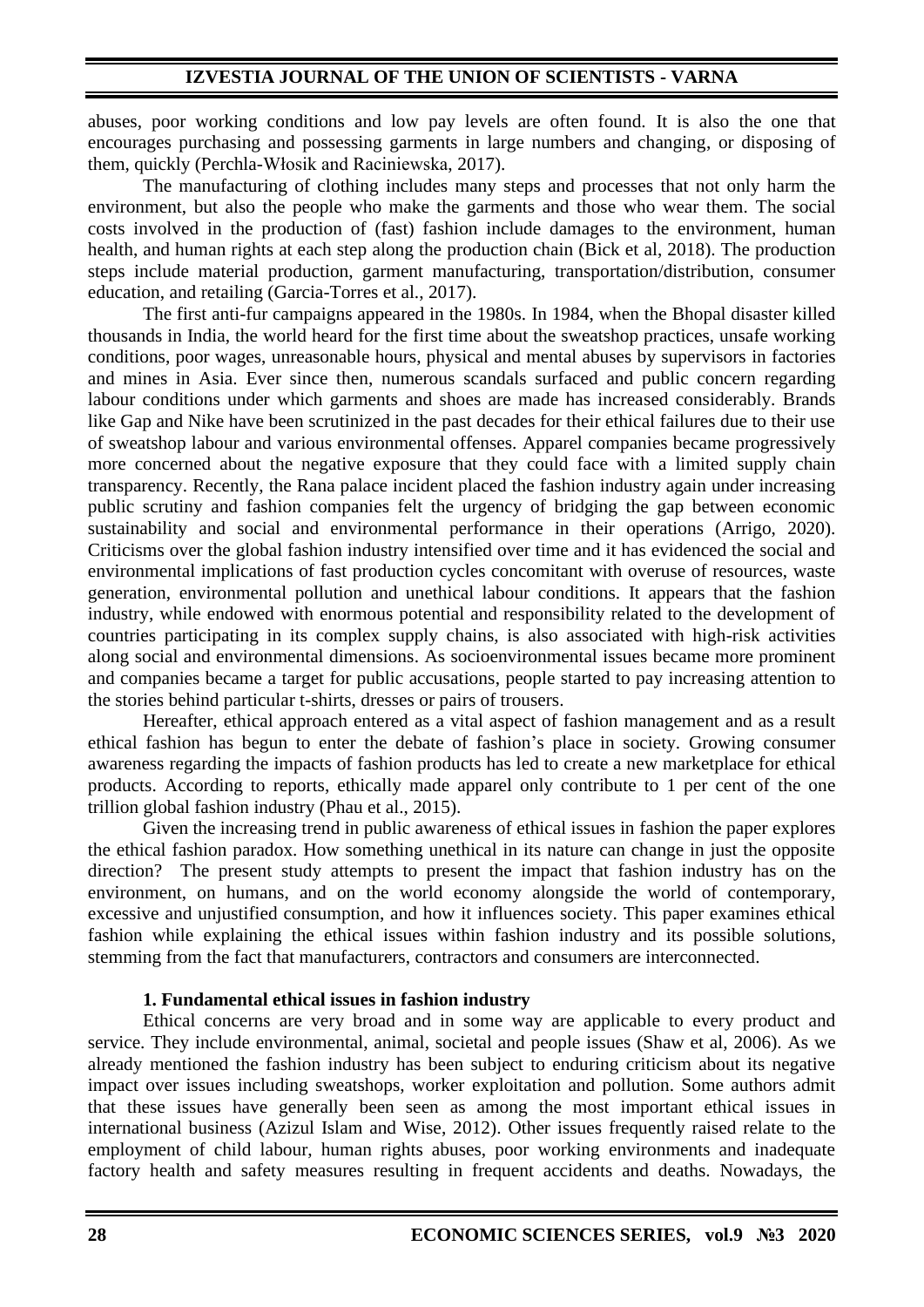industry face many problems in the manufacturing and distribution process, including human and animal rights violations, low wages, and environmental pollution (Kim and Oh, 2020); the protection of biodiversity and ecological systems and finally the sustainable use of resources (Niinimäki, 2015).

Regarding this, the following ethical dimensions in fashion industry can be identified: animal rights, human rights and labour issues, social, economic, environmental and government issues.

Animal ethics are largely discussed in the fashion field. Such issues are related with largescale industrial production and the concomitant animal husbandry that causes ethical problems through animals' living conditions. Animal issues were some of the first to raise public awareness as result of active campaigns against furs. Animal products are used in wool, silk, feather, leather and fur production for clothes, coats, bags, shoes etc. Fur farms are considered as unethical practices in many countries, and they raise much discussion and counterreactions among stakeholders because of the animal welfare. Another dimension is cruelty to animals through activities like cosmetics testing. Those issues became focal point and some luxury brands refuse to use genuine leather in their collections and goods or specifically note that products are not being tested on animals. It is morally wrong to harm animals, simultaneously arguing that animals deserve moral recognition. Contemporary intentional ethics points out that each individual, no matter human or animal, has rights that should not be violated (Niinimäki, 2015). Nevertheless, it is important to recognise that wool is a renewable material and leather generally come as leftover from food production. Clothes made from fur are expensive, valuable, durable and long-lasting, and they need little maintenance during use. Probably, the major problem still remains the conditions in which animals are being breeded and the attitude towards them not as for living creatures but as a soulless objects.

The global shift of production to lower labour cost countries has been linked with worker exploitation in the outer tiers of the network. Human beings have been for decades subjected to illtreatment. Sweatshops, child labour and worker's rights are pertinent issues in the industry. Sweatshop mostly refers to factory production in which employees are exploited by means of low wages, excessive working hours, under-age employees, or other exploitative practices (Shaw et al, 2006). Unlivable wages, modern slavery, migrant exploitation, gender discrimination and inequality (the majority of these workers are young females), verbal, sexual, and physical abuse, forced overtime are a common phenomenon in the outsourced manufacturing locations throughout the world. The consequences of sweatshop operations includes violations of labour law, drastic safety and health impact on the workers, labour abuses, impact on the industry (Phau et al., 2015). Brands such as H&M, Nike, Adidas were found to be utilising sweatshops to manufacture their apparel. Other luxury brands such as Hugo Boss, Calvin Klein, Armani Exchange, DKNY, Ralph Lauren, Victoria's Secret, Sports Direct, H&M, Pierre Cardin are just some of the luxury brands that have been reported for using sweatshops to manufacture their products (The Guardian, 2017a).

Workers in developing countries like Bangladesh, Cambodia, Laos, Myanmar, India, Turkey, Malaysia or Indonesia are often desperate to accept any job in such places. On the other hand, to deal with the increasing demand for low-cost short-term orders, many manufacturers rely on sub-contracting (i.e., outsourcing temporary workers), which has resulted in instability in employment in many of the developing countries and increased their workers' overtime. As such, many workers are taken on and dismissed as and when their employers deem fit. In other words, required flexibility has exacerbated working conditions in garment factories (Park and Kim, 2016). The availability of abundant female labour, ready to work at low wages and often coming from labour-surplus rural areas, has created a beneficial situation for the growth of the sector. The malleable workforce, which is largely uneducated, is also able to work at lower-end products where only basic skills are required, a situation which incidentally also creates room for their exploitation (Sarpong, 2018).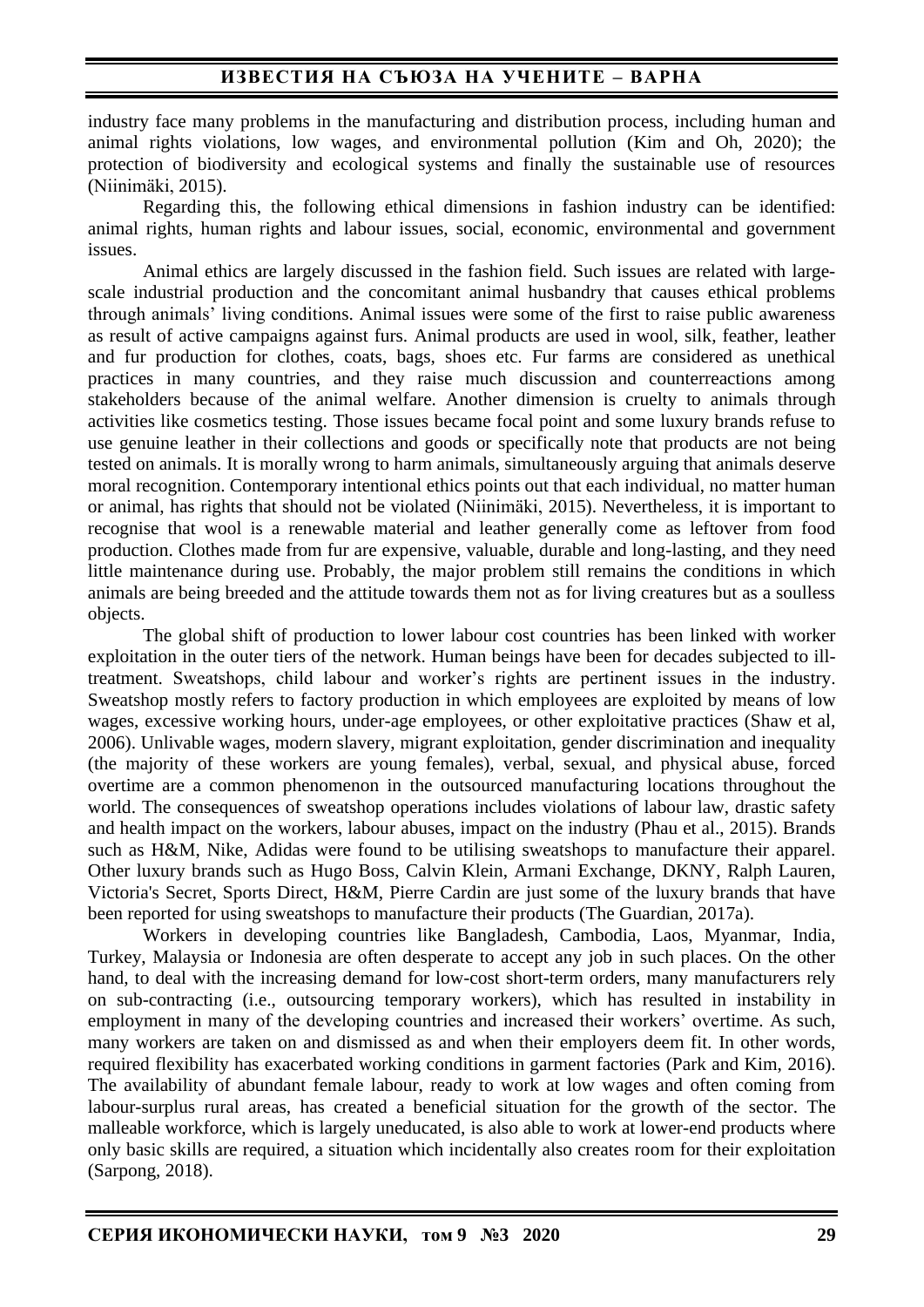For the majority of workers in the fashion industry, wages are so low that it leaves them, and their families, trapped in the cycle of poverty (Baptist World Aid, 2019). Many are forced to work 14-16 hours a day, seven days a week, with some workers finishing at 3 a.m. only to start again the same morning at 7.30 a.m. because they should keep the deadlines (Sarpong, 2018). For the apparel industry, wages for the workers has been reported to be \$1.70 for workers in Mexico, 86 cents for workers in China and 23 cents for workers in Pakistan as compared to \$12.17 per hour for the US workers (Phau et al., 2015). This implies that low wages and excessive working hours are endemic and persistent issues in global supply chains. To sum up, the fashion industry is a source of exploitation for millions.

It hardly can be considered ethical if workers in clothing factories often work in an inadequate health and safety environment, experience physical and verbal exploitation, societal vulnerability and face the threat of loss of employment (Azizul Islam and Wise, 2012). Working in unsafe and hazardous work conditions often leads to work injuries and factory fires. There have been numerous incidents of factory buildings collapsing leading to the death of many workers. The infamous Rana Plaza, which collapsed in 2013, leading to the deaths of over a thousand people, was not even built according to the plan that was submitted to the authorities. The building was found to have had illegal additions and unaddressed structural problems (Phau et al., 2015). Globally, whilst safety standards have improved, fire safety, structural defects within factories, and unsafe working conditions remain reasons for continued concern.

In common with the preceding discussion, child labour posits even deeper ethical problems. Nearly 1 in 10 children are subjected to child labour worldwide, with some forced into hazardous work through trafficking (UNICEF, 2020). Child labour is a particular issue for fashion because much of the supply chain requires low-skilled labour and some tasks are even better suited to children than adults. Employers prefer to hire children for their small fingers, which do not damage the crop or for beading, sequins and assembling (imitation) jewellery (The Guardian, 2018a). Child labour can result in extreme physical and mental harm, and even death (The Guardian, 2017c) in conditions of slavery and sexual or economic exploitation. The perception of child labor depends on cultural traditions, the level of economic development and social conditions. Implementing and complying with international child labor standards proves difficult and sometimes impossible due to the fact that most child labor takes place in the informal sector, agriculture, services and small-scale production, which are usually not adequately covered by national legislation. The ethical issue stems from the fact that children are deprived from their fundamental rights of joy and normal living in childhood, education, healthcare, and prosperous future.

Appalling working conditions for children and adults are not only related to long hours, low wages etc., but also with high use of chemicals, pesticides, toxins etc. in the process. Such substances result in respiratory hazards (due to poor ventilation, cotton dust, synthetic particles in air) and musculoskeletal hazards from repetitive motion tasks (Bick et al, 2018) with a serious impact on the health of workers. Health issues appear in the provision of the raw materials as well. For instance, cotton pickers experience related health problems like skin irritations, coughs, headaches. Bangladesh tannery workers are exposed to formaldehype, sulphuric acid, heavy metals and chemicals like mercury, phthalates, acids and dioxins while making products and resulting in common chronic skin and lung diseases (The Guardian, 2017b).

Besides on workers, hazardous substances have impact on the environment as well. Due to fashion's global importance in terms of export volumes and number of employees, its environmental impact is significant (Rafi-Ul-Shan et al., 2018). Negative impacts on nature are possible throughout the whole process. It starts with the raw materials used in fashion industry (cotton; wool; extraction and refining of crude oil for synthetic fibres, plastics, etc) and continues with textiles production (ginning, spinning, knitting, embroidery, weaving, dyeing, stamping, chemical finishing), leather tanning and plastic (processing, moulding). Moreover, it is associated as one of the industries with intensive consumption of natural resources (water, raw materials, energy) and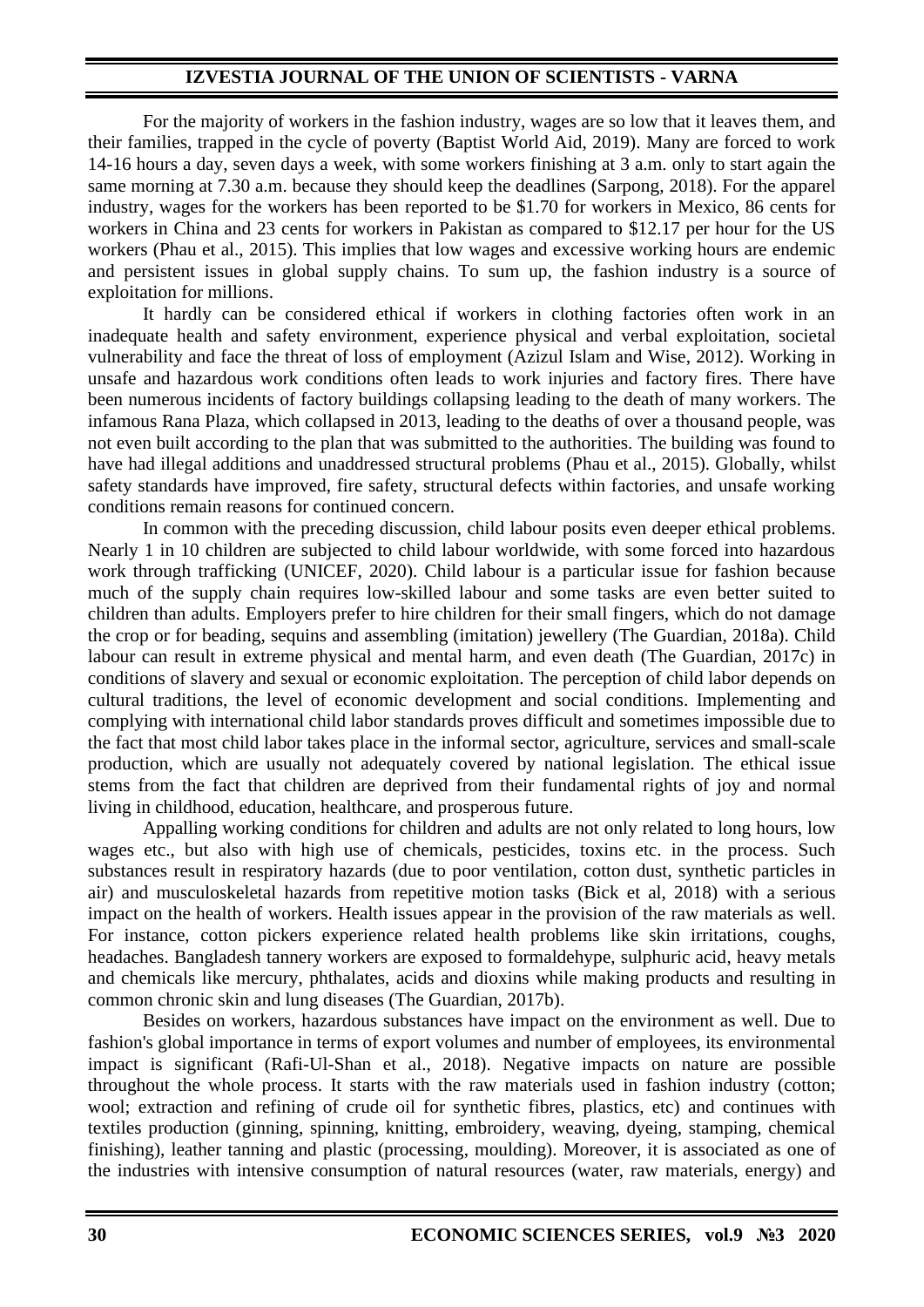chemicals, and ranks among one of the most polluting sectors worldwide (Arrigo, 2020). At least 108 million tonnes of non-renewable resources are used each year to produce clothing. The fashion industry is a significant consumer of fresh water, using approximately 79 billion cubic metres per year ( Baptist World Aid, 2019) and it is forecasted a tripling of resource consumption by 2050 as compared to 2000 (Nature Climate Change, 2018). Industry requires significant freshwater withdrawal not only to grow fibres (cotton is a thirsty crop) but also for the dyeing and finishing process of fabrics. Textile production is one of the most polluting industries. Over 60 percent of textiles are used in the clothing industry and a large proportions of clothing manufacturing occurs in China and India, countries which rely on coal-fuelled power plants, increasing the footprint of each garment (Nature Climate Change, 2018).

It became clear that the fashion supply chain can cause significant environmental degradation, which affects the wellbeing of workers, the communities they live in, and their natural environment. It is important to note that most of the fashion industry's environmental impact occurs within its supply chains. Deliveries and transportation from globally dispersed offshore suppliers' factories to final markets generate additional negative environmental effects in terms of CO2 emissions (Arrigo, 2020). It has been stated that around 5% of total global emissions come from the fashion industry (Nature Climate Change, 2018). It is estimated that the textile industry will account for 25 percent of the global carbon budget by 2050 (Kalambura et al, 2020). Industry experts estimate, by the year 2025, there will be an increase of 77 percent of carbon dioxide emissions, 20 percent of water use, and 7 percent of land use (Liua et al., 2020).

In equal measure for impacted ecosystem quality through a range of forms of pollution, carbon emissions, resource depletion and water consumption, the breadth of environmental issues refers to waste concerns. Waste, when dumped in open areas, causes several environmental and health issues. Industrial waste and dyes used by the industry often contaminate watercourses. It has been estimated that during washing our clothes release close to half a million tonnes of plastic microfibers into the ocean every year. These fibres are ingested by fish and other marine animals entering the food chain (Kalambura et al, 2020). Textile waste can be found in the waste we throw away every day. Bento (Kalambura et al, 2020) points out that textile waste is actually a durable waste, although real market dynamics have made it a nondurable product. Estimates suggest that 95% of the clothes eliminated in conjunction with the urban waste could be used again, reused, recycled or modified and transformed to a better product (upcycling) (Kalambura et al, 2020). For instance, there are claims that more than 1 billion kg of textiles are being sent to landfill every year in the United Kingdom alone (Clarke and Holt, 2016). In addition, not only is this a massive waste of all the resources used to manufacture these items, but it creates even more pollution through emissions of hazardous chemicals and greenhouse gases due to incineration or deposits in landfills. From an ecological point of view, incineration should not be considered as a treatment strategy for textile waste given the direct (air pollution) and indirect (contamination of soils and aquifers) impacts that this practice may have (Kalambura et al, 2020).

The intensification of environmental impact is accompanied by the social impact of fashion supply chains. As result of globalization, an ethical issue stems from the social impact expressed by encouraging monoculture and disrupting local economies (Clarke and Holt, 2016).

#### **2. Premises for ethical issues in fashion industry**

With the growth of a global economy alongside the fundamental ethical problems, ethical issues are further provoked by the societal characterstics, industry's features and supply chains characteristics as well as consumers' behaviour.

Globalization have significantly transformed the world's labour and production markets. Production and consumption patterns of the world's fashion have changed with retailing traditionally concentrated in Europe, but increasingly expanding to emerging markets (Rafi-Ul-Shan et al., 2018). Supply chains relations have become highly global with garment manufacturing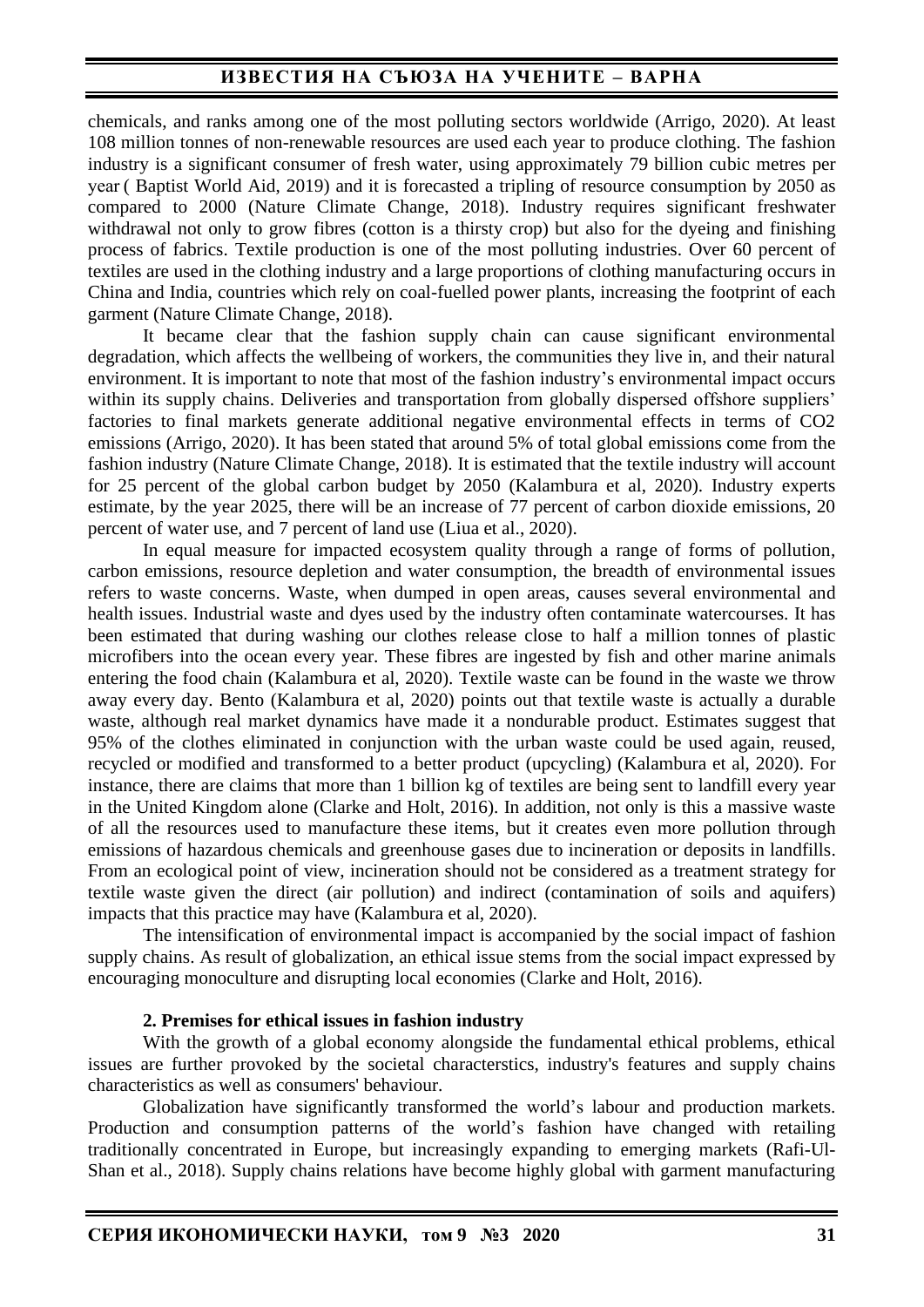mostly fragmented across small- and medium-sized plants mainly in Asia. Garment assembly, employs 40 million workers around the world and low and middle-income countries produce 90% of the world's clothing ( Bick et al, 2018). Supply chains have become international, shifting the growth of fibers, the manufacturing of textiles, the construction of garments, manufacturing facilities to areas with cheaper labour. It has been hinted already that the structure of the apparel or garment industry fosters sweatshop production. The supposition is that it borders on exploitation, coercion and lack of freedoms (Sarpong, 2018).

The fashion industry is characterised by rapid changes in styles, novelty and mass consumption, high demand volatility, low predictability, high impulse buying (Rafi-Ul-Shan et al., 2018). Fashion brands have the attitude to create a feeling of tempting exclusivity where some brands do not produce large quantities of the same clothing, but small batches of new products. For many individuals the role of clothing is not confined to functional needs, rather needs for belongingness, self-esteem, gaining acceptance from peers and as a demonstration of social standing motivate individuals to seek fashionable clothing. Fashion and identity relalshionship stems from the fact they are grounded in two identical processes, which are to give the individual a sense of belonging to a given social group, while at the same time also reinforcing their conviction of being unique and distinguishable ( Perchla-Włosik and Raciniewska, 2017). As a response to the forementioned, the phenomenon of fast fashion can be described exactly as a specific business model that combines elements such as quick responses; frequent assortment changes; fashionable and fresh designs at affordable prices (Garcia-Torres et al., 2017); planned obsolescence of the products; mainly aimed at young consumers (Perchla-Włosik and Raciniewska, 2017). Fast fashion brands offer current fashion products almost every few weeks and consumers lack other alternatives offering similar benefits in the market.

This implies that the intention is to create the desire to buy, to make an artificial need that manipulates the consumer to go more often to their stores. The restriction of only a few pieces available in stores creates a sense of urgency. Should a customer decide to wait some time to think about the purchase, all pieces may have disappeared when he returns. Critics further argue that fashion fosters shallow, materialistic perspectives which result in a constant state of lifestyle and physical dissatisfaction (Shaw et al, 2006), encouraging in consumers a superficial sense of identity and the good life through apparel (Clarke and Holt, 2016). The euphoria around sales, lower prices and new collections often causes people to shop for clothes without thinking, generating in excessive and uncontrollable consumption. This vast availability allows premature disposal of fashion products. Due to its disposable nature, low prices and trendy styles have become more important decision criteria for purchasing fashion products instead of craftsmanship and durability (Park and Kim, 2016). Logically, fast fashion products are often criticized for being made with poor-quality materials and construction. It has been estimated that there are 20 new garments manufactured per person each year and we are buying 60 percent more than we were in 2000. Each garment is worn less before being disposed of and this shorter lifespan means higher relative manufacturing emissions (Nature Climate Change, 2018). Some garments are estimated to be discarded after just seven to ten wears (Ellen MacArthur Foundation, 2017) or are thrown away within one year (Park and Kim, 2016). It is a system that is highly economically viable, although this comes at a high moral and ecological cost (Perchla-Włosik and Raciniewska, 2017).

If previous research literature exploring ethics in garment sourcing networks has focused on animal issues and labour issues, today the new direction is sustainable issues in manifacturing and distribution. The global industry started to pose many challenges for sustainability efforts as fashion has become a throw-away commodity, and rapid phase production of short-lived products have become a normality. This has come at a cost though, as companies now economize on safety measure and pay poor wages in order to increase their profit margins (Sarpong, 2018). Fashion supply chains must be simultaneously proactive in determining trends and sufficiently reactive to bring them to market in a proper time and stock. Otherwise, retailers may incur extra inventory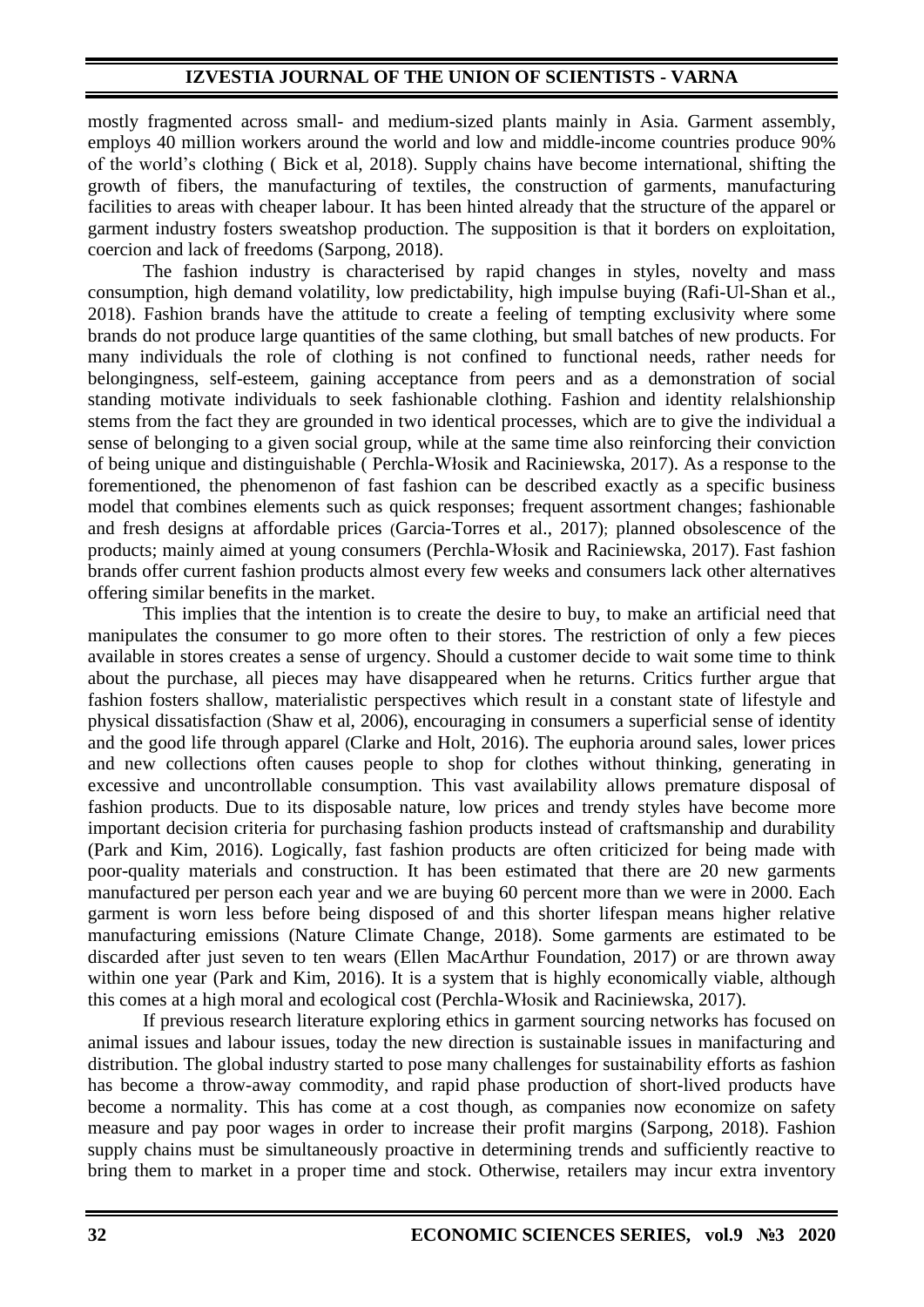costs and unsold items may have to be marked down, affecting profit margin (Rafi-Ul-Shan et al., 2018).

Consequently, it has become challenging to identify the origin of a product since production processes are fragmented into several countries. The attribute "Made in" is today less relevant than the attribute "Made by", which needs a lot of information gathering about the different stages in manufacturing and communicating these aspects not only to consumers but also to all stakeholders (Niinimäki, 2015). Outsourcing, off-shore manufacturing and globalisation turned supply chains into longer and complex networks which has increased supply chain vulnerability, fragility and frequent operational disruptions making its transperancy an important issue and critical challenge.

At this point, it raises some questions. First, environmental regulations and social standards in lower labour cost countries, where production often takes place, are generally lower than the retailer's home market. This happens frequently but not exclusively in developing economies where labour laws and workers rights can be less rigorous (Shaw et al, 2006). In addition, outsourcing production is directed to low and middle-income countries with lower environmental awareness and looser regulatory systems (Phau et al., 2015; Liua et al., 2020; Bick et al, 2018) or if existed not applied. Occupational and safety standards in low and middle-income countries are often not enforced due to poor political infrastructure and organizational management (Bick et al, 2018). High income countries can promote occupational safety and environmental health through trade policy and regulations (Bick et al, 2018). Although government officials often pledge to improve health and safety measures at workplaces, they have been skittish also about taking steps that would increase production costs and potentially result in the garment industry moving somewhere else (Sarpong, 2018). Government is basically responsible for establishing an environment appropriate not only for investors and business, but also for its subjects that are employed in different enterprises. In addition, the lack of global sustainability standards, indicators and regulations makes sustainability integration especially challenging in global supply chain networks (Rafi-Ul-Shan et al., 2018).

Second, as multinational companies are becoming increasingly dependent on suppliers from developing nations, the ethical pressure on multinational companies from various stakeholder groups has also grown significantly. It posits renewed questions over whether international retailers should be held accountable for lax safety standards in the factories where their products are made. How far can multinational companies exert influence on all their contractors which, in this case, even comprises of subcontractors they might not even know of? To what extent are retail companies responsible for the mishaps within the supply chain in front of consumers and public? Moreover, are all parties, including subcontractors, adhering to the principles enacted by the multinational company's headquarters or divisions? Unfortunately, the only time the issue of sufficient control might be brought to the attention of the multinational company would be when a disaster occurs.

Such incidents posit the issues of greenwashing. It refers to cases when companies decided to demonstrate ethical behaviour after some negative publicity because of consumеrs and public awareness but actually they are just misleading them in relation to the company's environmental practices or the environmental benefits of products or services (Kim and Oh, 2020). Niinimäki argues that because Western consumers' environmental interest is rising, companies may be tempted to use sustainable and environmental arguments merely to increase sales (Niinimäki, 2015). If a fast-fashion company uses eco-labels on some of its products or one product line, it does not truly change the fashion system or the economic logic behind it; the company's environmental load is still huge since it produces too much stuff in extremely fast cycles. A similar example is where a fast fashion company uses paper bags instead of plastic ones (Niinimäki, 2015). Therefore, the approach to sustainability taken by fast fashion brands (H&M, Zara) is fundamentally different from that of sustainable fashion brands (Patagonia, Eileen Fisher, TOMS) such that the former is reactive in their sustainability initiative while the latter is proactive by taking a sustainability leadership in the entire fashion industry. Given that environmental and sustainability issues are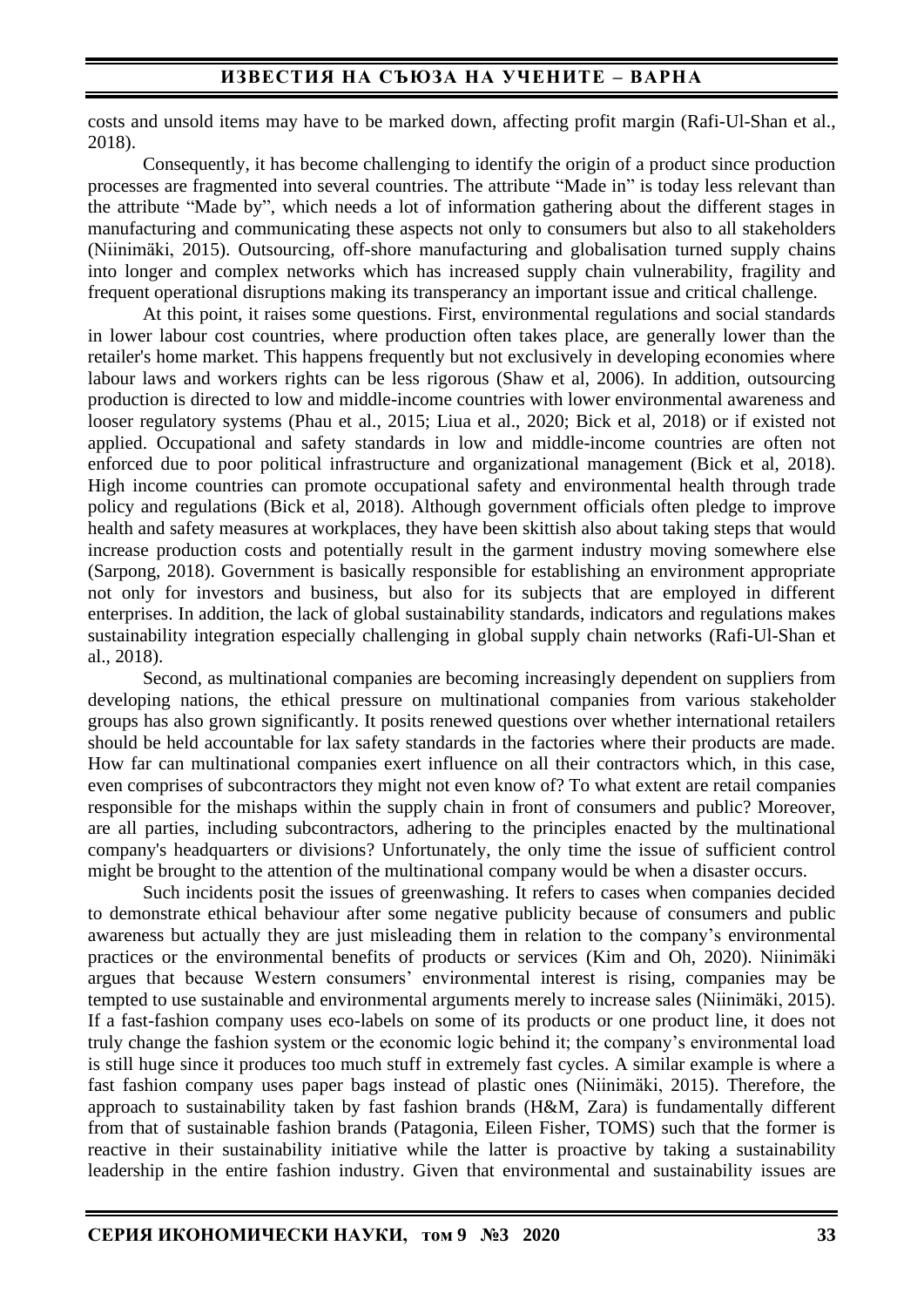complex, it is also easy to mislead consumers. But from an ethical point view it is lying indeed. Usually consumers answer with boycotts to certain products and even brands (GAP, NIKE). But one must consider that further dilemmas arise when consumers consider the impact of boycotting child labour, which could force children into more dangerous employment as already mentioned (Shaw et al, 2006).

Considering the power of media, one can observe a second reaction by it. It can be argued that any serious questioning of the accelerated consumption has more or less disappeared from discourses in mass media. They still embrace the concerns of activist-consumers or even ethical consumers but are not investigating the issues enough as reliant on advertising revenue (Clarke and Holt, 2016).

Being the other side of ethical equation, consumers are not always seen innocent. In other words, not only manufacturers can be blamed for ethical issues in the industry. It is a paradox that consumers, despite their awareness of sustainability and ethical challenges facing in the current society, still develop a positive attitude toward fast fashion brands. The reasons can emanate from the fact that consumers may perceive that the benefits offered by fast fashion brands outweigh the mentioned negative impacts of fast fashion business (Park and Kim, 2016). Similarly, there is a general lack of understanding among consumers about the impact of unethical production and consumption created by fast fashion products. It is important to state that although the media covering of the mentioned unethical aspects of fashion industry have increased awareness among consumers and public in general, the supply chains structure makes it extremely difficult for average consumers to understand the cause and effect of fast fashion brands' businesses. Even those consumers who express strong concern about environmental and social issues admit that they continuously engage in the consumption of fast fashion products due to their desire for updated fashion ( Park and Kim, 2016).

Globalization, nature of fashion industry, fashion supply chains, manufacturers and retailers, and consumers have been analyzed as they predetermine the ethical issues in fashion industry according to us. Some substantial ethical issues originate in their specifics and evoke the patterns of overconsumption, lack of transparency, control, responsibility and sustainability in supply chains, underuse of clothing, lying the public and consumers, establishing a false identity.

#### **3. Solutions for ethical fashion**

The breadth and depth of social and environmental abuses in fashion warrant its classification as unethical. After presenting the ethical issues in fashion industry, the following section examines what exactly is ethical fashion. How an industry so detrimental to environment, making poor even more vulnerable in society, predetermined to be unsustainable can become ethical?

To start with, there is no singular definition. Presumably, ethical fashion is fashion, free of resource depletion, environmental degradation, and labour problems. This general definition examines ethical fashion as opposing directly to the fashion business described in previous sections (unethical one). Most of the authors use sustainable, ethical, green etc to describe the same issues. In instance, clothes manufactured according to fair trade principles with sweatshopfree labour conditions while not harming the environment or workers by using biodegradable and organic cotton can be seen as an ethical fashion as well as green fashion (Lundblad and Davies, 2016).

It can be assumed that ethical fashion is fashion that aims to reduce the negative impact on people, animals, and the planet. Ethical fashion takes into consideration the rights of both the people who make the clothing and the animals from which some materials may be taken, and the environmental impacts the creation of the clothing may have on the environment. It is fashion that is kind to the planet and people every step of the way: from seed to garment. Ethical fashion refers to garments that have been produced in an environment that is conscious and engaged in the many social issues the fashion industry affects.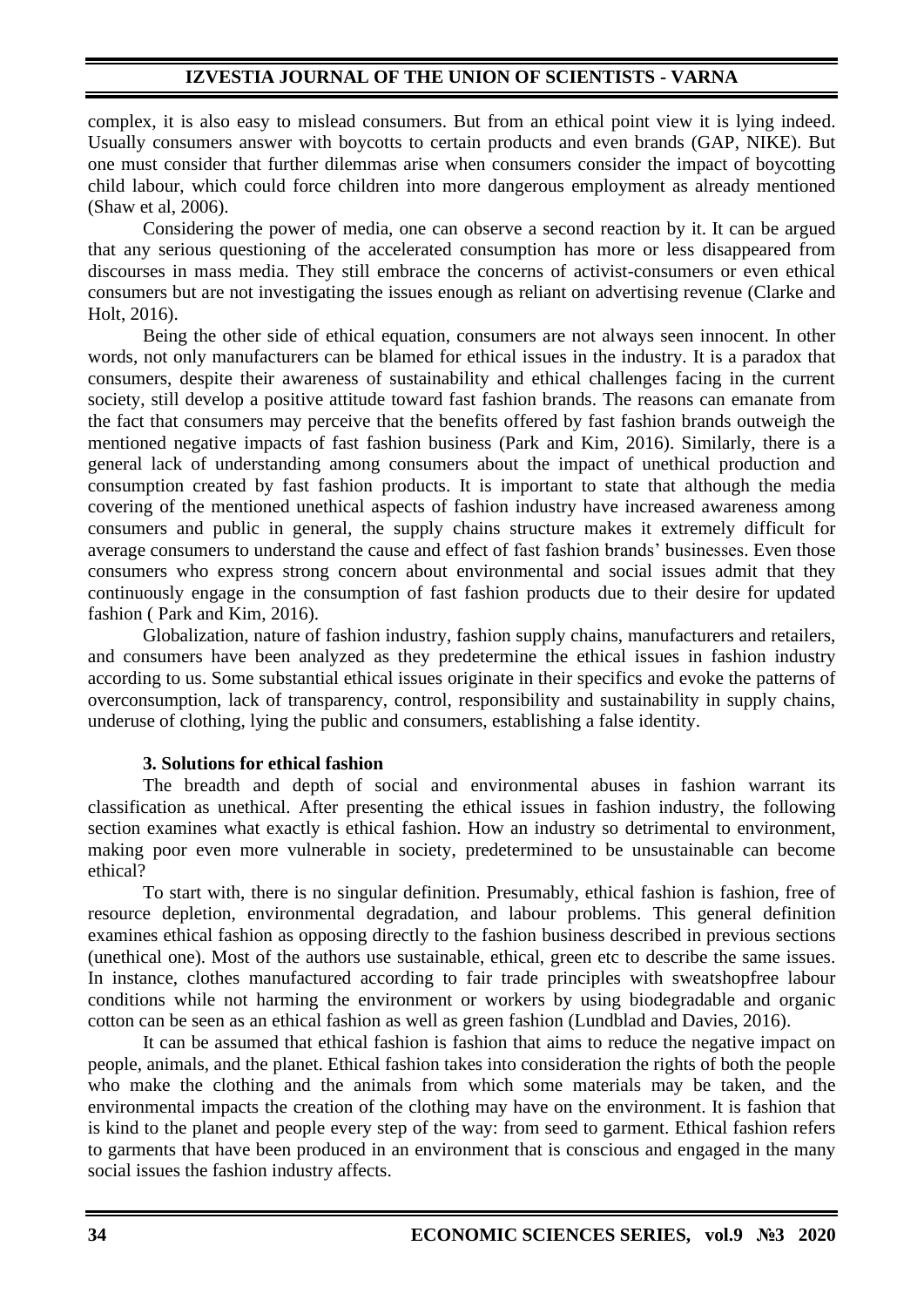In this sense, ethical fashion encompasses high-quality and well-designed products that are environmentally sustainable, help disadvantaged groups and reflect good working conditions (Manchiraju and Sadachar, 2014). For example, the International Trade Centre initiated the Ethical Fashion Programme, which goal is to reduce poverty in disadvantaged African communities by acting as an intermediary to connect marginalized artisans (the majority of them women) to international markets through collaboration with high-end fashion houses (e.g. Marni, Stella McCartney, Vivienne Westwood) and retailers.

If we elaborate the concept, we can accept that ethical fashion represents an approach to clothes design, supply and production that seeks to maximise the profit for individuals and communities, while also minimizing its adverse impact on the environment. To this end, the ethical aspect goes beyond mere idleness and refraining from causing harm, instead focusing on being actively engaged in fighting poverty, providing people with sustainable livelihood, and bringing adverse effects on the natural environment to the minimum (Perchla-Włosik and Raciniewska, 2017). Considered in this way, ethical fashion should be promoting the ideas of fair trade, responsible consumption, corporate social responsibility, improved working conditions and building social support for sustainable growth in the clothing industry. Lundblad and Davies argue that some aspects of consumption process, not just the process of manufacturing and distribution, such as laundering, use, reuse and disposal that can have a substantial impact on the sustainability of a garment, should not be excluded from the definition of ethical fashion (Lundblad and Davies, 2016). In other words, a "truly ethical" company not only ensures that its supply chain empowers workers and pays them a living wage, it also understands its impact on the environment and manages its footprint to keep waterways, the earth, and the atmosphere healthy (Baptist World Aid, 2019).

The key features of ethical fashion are countering fast, cheap fashion and damaging patterns of fashion consumption; defending fair wages, working conditions and workers' rights; supporting sustainable livelihoods with traditional methods and fabrics; addressing toxic pesticide and chemical use; using and/or developing eco-friendly fabrics and components; minimizing water use; recycling and addressing energy efficiency and waste; developing or promoting sustainability standards for fashion; resources, training and/or awareness-raising initiatives; and promoting animal rights (Perchla-Włosik and Raciniewska, 2017). How it can be accomplished?

First, workers have basic rights that should not be violated, notwithstanding the geographical location of their workplace, whether they are in either the developed or developing countries. Labour issues can be resolved by fair wages, health and safety standards to implement and keep strictly. Some of them can be resolved by the consumers and the others by manufacturers. Ethical fashion promotes the adoption of a living wage that will meet a workers' basic needs and allow them to maintain a safe and decent standard of living (one that covers the cost of housing, food education, health and sanitation, transport, other needs (clothing etc.). It is well recognised that attaining a living wage requires a multi-stakeholder approach, that includes companies and their brands, government, civil society, consumers, factory management, and workers (Baptist World Aid, 2019).

Ethical fashion should cope with employee empowerment and companies' systems or policies are required in place to rehabilitate child or forced labourers if discovered. Related with discrimination and migration issues, it matters whether the company has a functioning grievance mechanism which workers can access anonymously and in their native language.

Second, ethical fashion considers animal issues as well as human rights. The matter expands from do fashion companies use animal materials and if so, how do manufacturers or their suppliers treat the animals (e.g. silk and wool). For instance, regarding the materials down has become a prominently used material in the outdoor apparel sector. There are many challenges in ensuring ethically sourced down. Patagonia have been pioneers in the tracing of down products used in their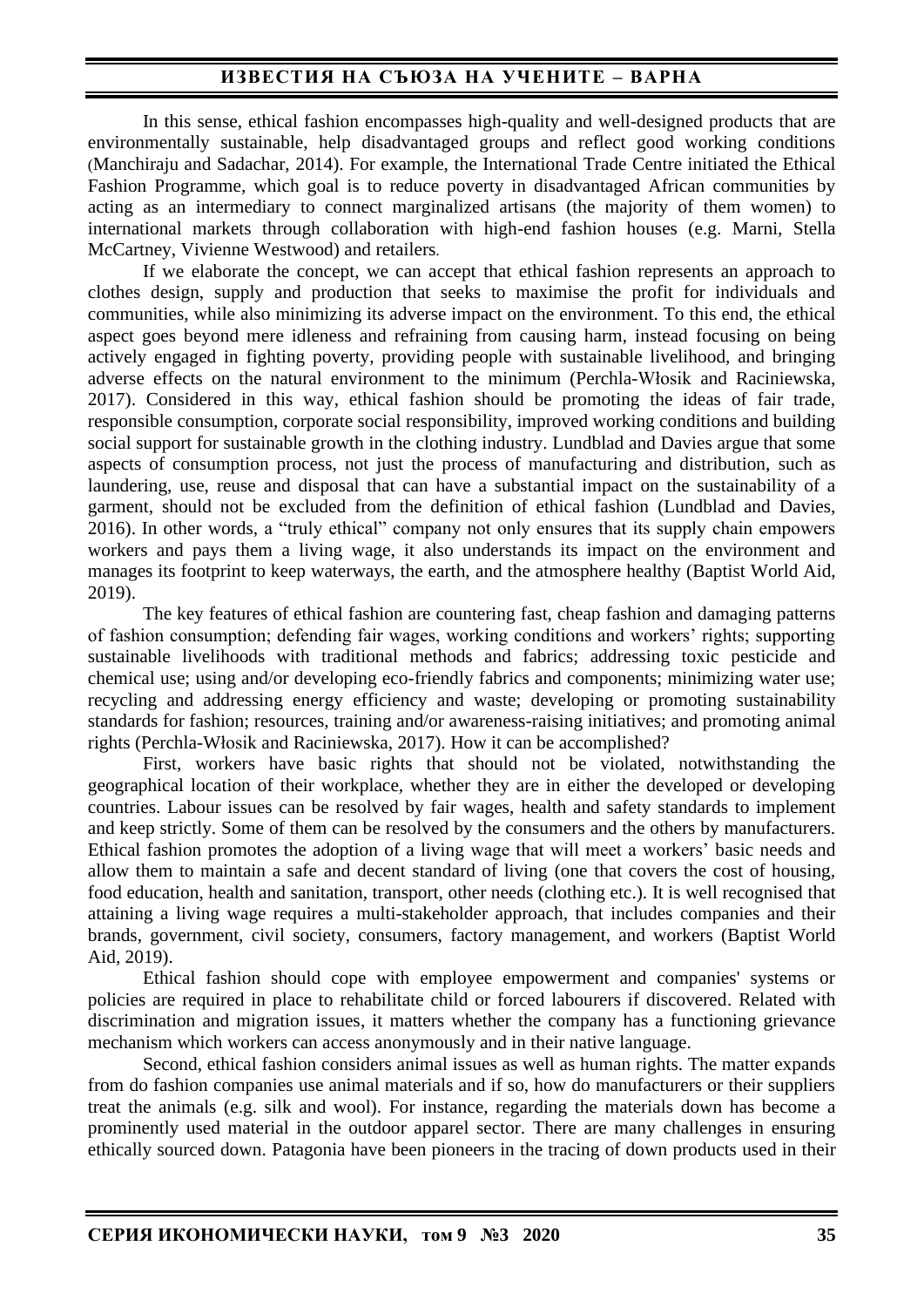garments. Designers and fashion companies, such as Stella McCartney and Nike, have been introducing production of faux fur and environmentally sustainable fashion items.

Labour and animal issues usually fall within the scope of codes of conduct. It has to be noted, in order to lead up to ethical fashion indeed, that the codes must apply to multiple levels of the supply chain, including the raw materials level; use of regular and excessive overtime; addressing gender inequality in the supply chain as strategy to address discrimination faced by women in the apparel industry. In order to be efficient, codes of conduct in fashion industry need as well not just to be accepted, but also revised regularly and applied permanently in greater extent. Standards like SA 8000, ISO 14001 and Eco-Management and Audit Scheme (EMAS) help companies when considering environmental and social aspects in design and manufacturing practices. Additionally, the UN has defined ten principles called the "Global Compact" to set standards for subcontractors regarding human rights, labour issues, environment initiatives and issues in anti-corruption. Codes that address the ILO Four Fundamental Principles and Rights at Work are universally accepted and applied too, especially the part about child labour.

Construction and implementation of minimum standards in business as an opportunity for manufacturers and contractors is associated with ethical trade. Some researches oppose ethical trade to the developmental projects of fair trade (Sarpong, 2018). Fair trade represents an ethical approach to product manufacturing and to alleviate poverty in the global south while building enduring and direct relationships with overseas buyers and removes profitoriented intermediaries from the supply chain. Key aspects provided by fair trade are community improvement, women empowerment and mitigation of environmental impact of the production process.

Third, ethical fashion should consider the environmental impacts of fashion firms' various sourcing decisions along the value chain. The type and severity of impact that an item of clothing will have depends significantly on the material that it is made from. Most of the clothes we buy are made from cotton or polyester, and both are associated with significant impacts on health through its production process and fabrics. Companies can assess how much of their final products are made from sustainable fibres. The sustainability of a fiber refers to the practices and policies that reduce environmental pollution and minimize the exploitation of people or natural resources in meeting lifestyle needs. Fabrics from natural cellulosic and protein fibers, such as Lyocell1 or Tencel2, are thought to be better for the environment and for human health. Finding suitable eco-materials that can be ordered in small amounts can be most challenging for small companies (Niinimäki, 2015). To promote their social and environmental performance, companies make use of social and green certifications and ecolabels such as Global Organic Textile Standards, Ecolabel, Global Reporting Initiative.

Another important issue to address is data about water use for all water intensive facilities. For example, the global fastening manufacturer YKK adopts a new solution in production process to reduce water usage (Shen and Li, 2019). Likewise, it is worthy to note does the brand make available to customers a take-back and/ or repair program. The approach of extended producer responsibility (EPR), which has gained a lot of attention the EU, requires the original manufacturer or producer to take back the product after its use. The idea is that still in the design phase producers think about and plan how they can reduce environmental impact of the product after its use. France is one exception. There producers, distributors and importers of clothes, linen and footwear have had to take back old products since 2008 ( Niinimäki, 2015).

Forth, supply chains relations and issues regarding the nature of fashion industry have to be considered. The companies need to ensure that there is either no subcontracting or that all subcontracted production adheres to code standards at the final stage of production. Does the

<sup>&</sup>lt;sup>1</sup> Made from the cellulose of bamboo in a closed loop production cycle in which 99% of the chemicals used to develop fabric fibers are recycled.

 $2$  A fibre produced in a closed circuit that reuses 100% of the water and proceeds from forest timber managed in a controlled manner, guaranteeing their reforestation.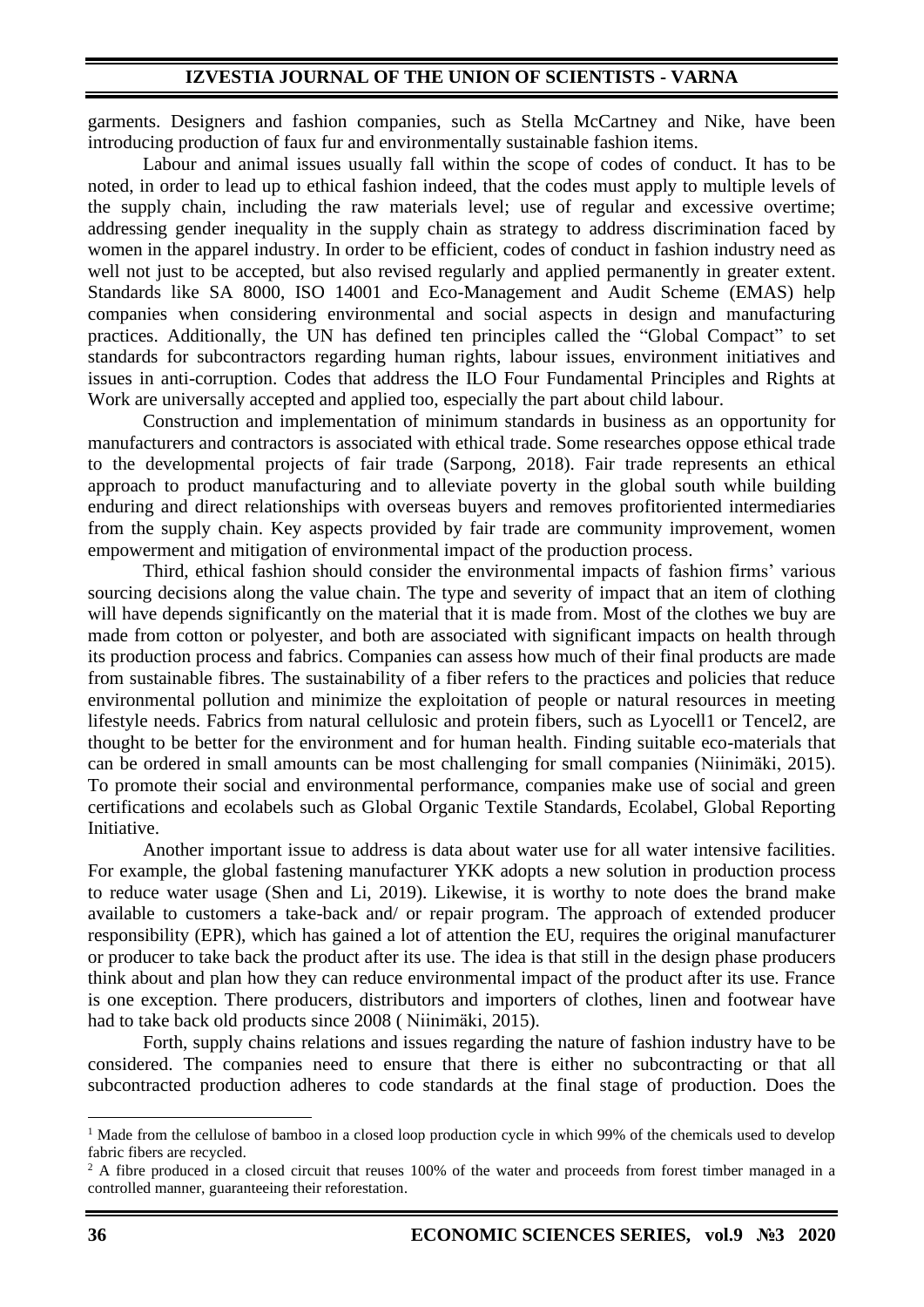company invest in training buyers and suppliers/factory managers, in order to increase awareness of human rights and health and safety risks? Matters of where the textiles are made and by whom should be discussed, including revealing the fair work policies and factory locations, as well public list for suppliers' facilities. New order and relationships in the chain can be established through rebuilding brand-supplier relations, moving from transactional toward long-term, actively improve leverage and relationships with suppliers, with common sustainability goals and joint investments. Substantial change is required in direction to using more sustainable packaging and transportation methods. Here issues for traceability and transparency are referred, namely to what extent companies are open and transparent about other aspects of their supply chain. Similarly, auditing results need to be publicly announced.

Fifth, the need to alleviate environmental and social impacts should not only be demanded from fashion companies, but from consumers as well. The impulsive way we buy clothes in large quantities through excessive consumption, without realising the origin of this linear model, has consequently contributed to a negative environmental impact (Kalambura et al, 2020). Extending the life span of garments is one of the most critical issues for ethical fashion. Ethical use of consumers comprises from offering experiences through sharing, swapping, lending, updating or do-it-yourself fashion; purchasing fewer garments, using them more frequently, to washing less, letting garments rest and air between use. To slow down consumption, it is important to invest in high quality and durability as well as in aesthetically ageing materials, more classical style and high quality. In this respect, consumers awareness plays an important role for more sustainable consumption, for clothing to be worn longer, as well as for its potential reuse and appropriate disposal at the end of life.

Within the textile industry, only 13% of the total material input is recycled by some means after clothing wear. To oppose this trend, ethical fashion today directs towards a circular economy, where the value of products and materials is maintained for as long as possible and waste and resource use is minimised. It represents a distinct and yet complementary vision for the ongoing efforts to make the textiles system more sustainable by minimising its negative impacts, one that is restorative and regenerative by design and provides benefits for business, society, and the environment (Ellen MacArthur Foundation, 2017). In such a new textiles economy, clothes, fabric, and fibres are kept at their highest value during use, and re-enter the economy after use, never ending up as waste. Technology and transparency present opportunities for resilient, sustainable and ethical fashion industry. Transparency and trustworthiness to the public are increased by partnering with NGOs (Liua et al., 2020).

In summary, ethical fashion is a term used to define companies that operate with ethical (does not include abuse or exploitation of any kind at any stages within the supply chain) and sustainable processes (resource provision, manufacturing, supply chain and consumption). Ethical fashion signifies an appetite for products with high quality, that are well-designed and environmentally and socially sustainable. A growing body of consumers wants to invest in highquality, well-designed products that are environmentally sustainable, help disadvantaged groups and reflect good working conditions. Traditional, solid, and conservative fabrics and traditional techniques present an option for that. They evoke longevity, credibility, quality and a sense of being within a collectively anchored cultural field. Ethical fashion allows developing countries to utilize their traditions and culture, deliver finished products rather than supply raw materials. Ethical fashion re/presents an innovative way to reduce poverty as it has real development potential to build sustainable new jobs and industries among poor communities.

#### **Conclusion**

The fashion industry compels firms to race to produce the latest trends as quickly as possible. In order to keep up with consumer demand and increase profit margins, companies compromise their ethical standards to stay competitive in the industry. Fashion industry has long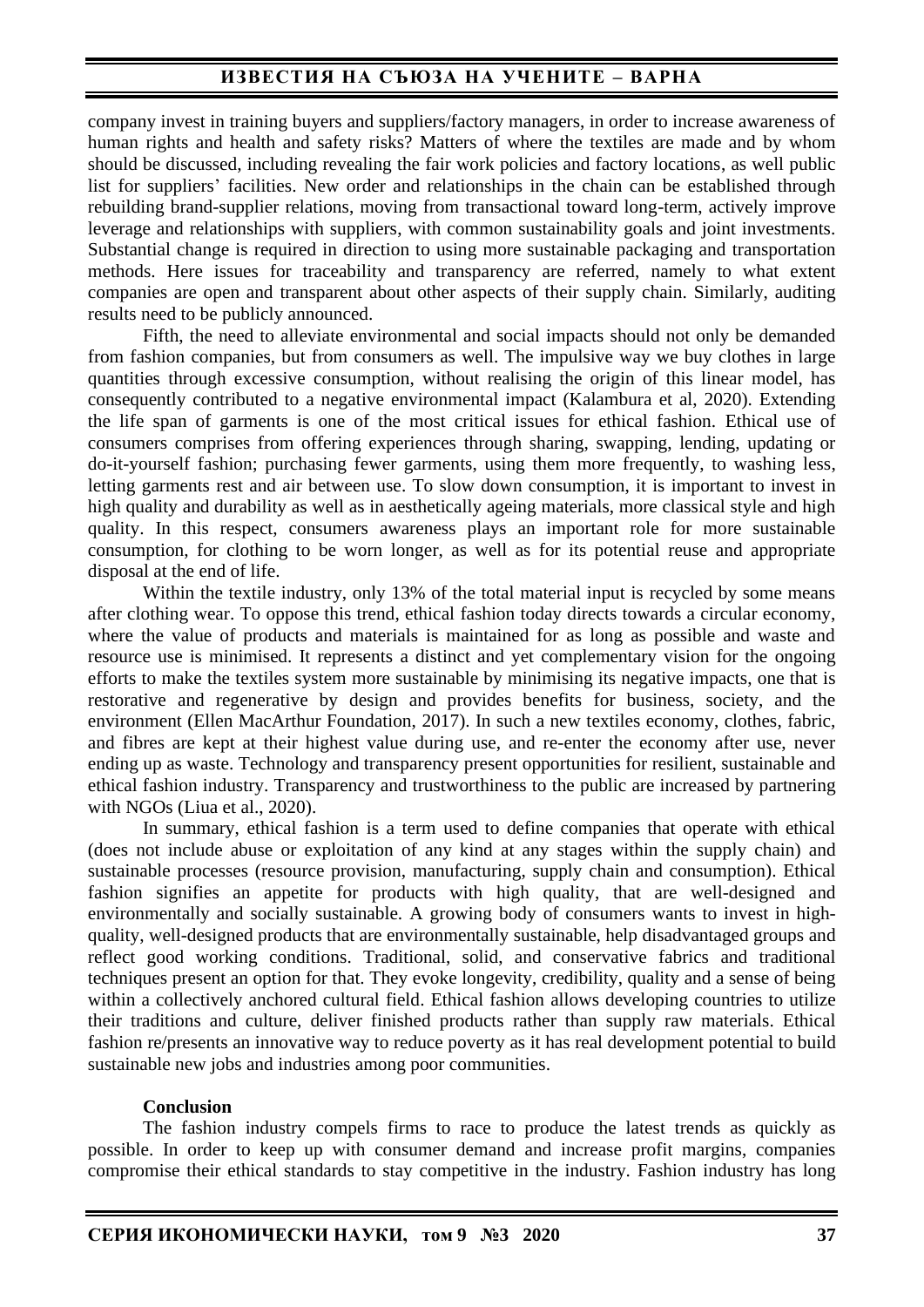been under the microscope for irresponsible behaviors such as environmental harms, labour exploitation, and inferior product quality. Human health issues and animal rights need to be considered as well throughout production and consumption process. The paper found out that problems within the fashion industry could be rectified if people at all stages of the supply chain take responsibility for their actions and inactions, starting from the occupied in resource provision and manufacturing process, retailers, consumers and authorities.

A systemic shift is needed to reach fundamental change, but transition faces resistance and it takes time to emerge. Achieving ethical practices in the fashion and textile industries is difficult since they are made up of long supply chains, persistent consumers and fragmented national moral standards and ethical practices. But fashion brands are gradually striving to create ethical fashion that promote sustainable use of resources and emphase renewable and recyclable materials; contribute to greater product satisfaction and happiness through less materialistic consumption; and finally, highlight social justice and awareness.

#### **References**

- 1. Arrigo, El. (2020). Global Sourcing in Fast Fashion Retailers: Sourcing Locations and Sustainability Considerations. *Sustainability*, 12, 508.
- 2. Azizul Islam, M. and Wise, V. (2012). Chapter 5 online reporting of sustainability: A study of global clothing suppliers. *Business Strategy and Sustainability Developments in Corporate Governance and Responsibility*, Volume 3, pp.97–113.
- 3. Baptist World Aid (2019). Ethical fashion report 2019. [Online] Available from: https://baptistworldaid.org.au/resources/ethical-fashion-report/ [Accessed 4/10/2020].
- 4. Bick, R., Halsey, E. and Ekenga, Chr. C. (2018) The global environmental injustice of fast Fashion. *Environmental Health*, 17, 92.
- 5. Clarke, J.S. and Holt, R. (2016). Vivienne Westwood and the Ethics of Consuming Fashion. *Journal of Management Inquiry*, Vol. 25, 2, pp.199–213.
- 6. Editorial. (2018). The price of fast fashion. *Nature Climate Change*, Vol 8, January, 1.
- 7. Ellen MacArthur Foundation (2017). *A new textiles economy: Redesigning fashion's future*. [Online] Available from: http://www.ellenmacarthurfoundation.org/publications [Accessed 2/10/2020].
- 8. Garcia-Torres, S., Rey-Garcia, M. and Albareda-Vivo, L. (2017). Effective Disclosure in the Fast-Fashion Industry: from Sustainability Reporting to Action. *Sustainability*, 9, 2256.
- 9. Kalambura, S., Pedro, S. and Paixao, S. (2020). Fast fashion sustainability and climate change: A comparative study of Portugal and Croatia. *Soc. ekol. Zagreb*, Vol. 29, No.2, pp.269-291.
- 10. Kim, Y. and Oh, K.W. (2020). Which Consumer Associations Can Build a Sustainable Fashion Brand Image? Evidence from Fast Fashion Brands. *Sustainability*, 12, 1703.
- 11. Liua, Steven Y.H., Napierb, El., Runfolac, A. and Cavusgil, S. Tamer. (2020). MNE-NGO partnerships for sustainability and social responsibility in the global fast-fashion industry: A loose-coupling perspective. *International Business Review*. 29, 101736.
- 12. Lundblad, L. and Davies, I.A. (2016). The values and motivations behind sustainable fashion consumption. *Journal of Consumer Behaviour*, 15, pp.149–162.
- 13. Manchiraju, Sr. and Sadachar, A. (2014). Personal values and ethical fashion consumption. *Journal of Fashion Marketing and Management,* Vol. 18, No.3, pp. 357-374.
- 14. McNeill, L and Moore, R. (2015). Sustainable fashion consumption and the fast fashion conundrum: fashionable consumers and attitudes to sustainability in clothing choice. *International Journal of Consumer Studies,* 39, pp.212–222.
- 15. Niinimäki, K. (2015). Ethical foundations in sustainable fashion. *Textiles and Clothing Sustainability,* 1:3.
- 16. Park, H and Kim, Y‑K. (2016). An empirical test of the triple bottom line of customer‑centric sustainability: the case of fast fashion. *Fashion Textile*, 3:25.